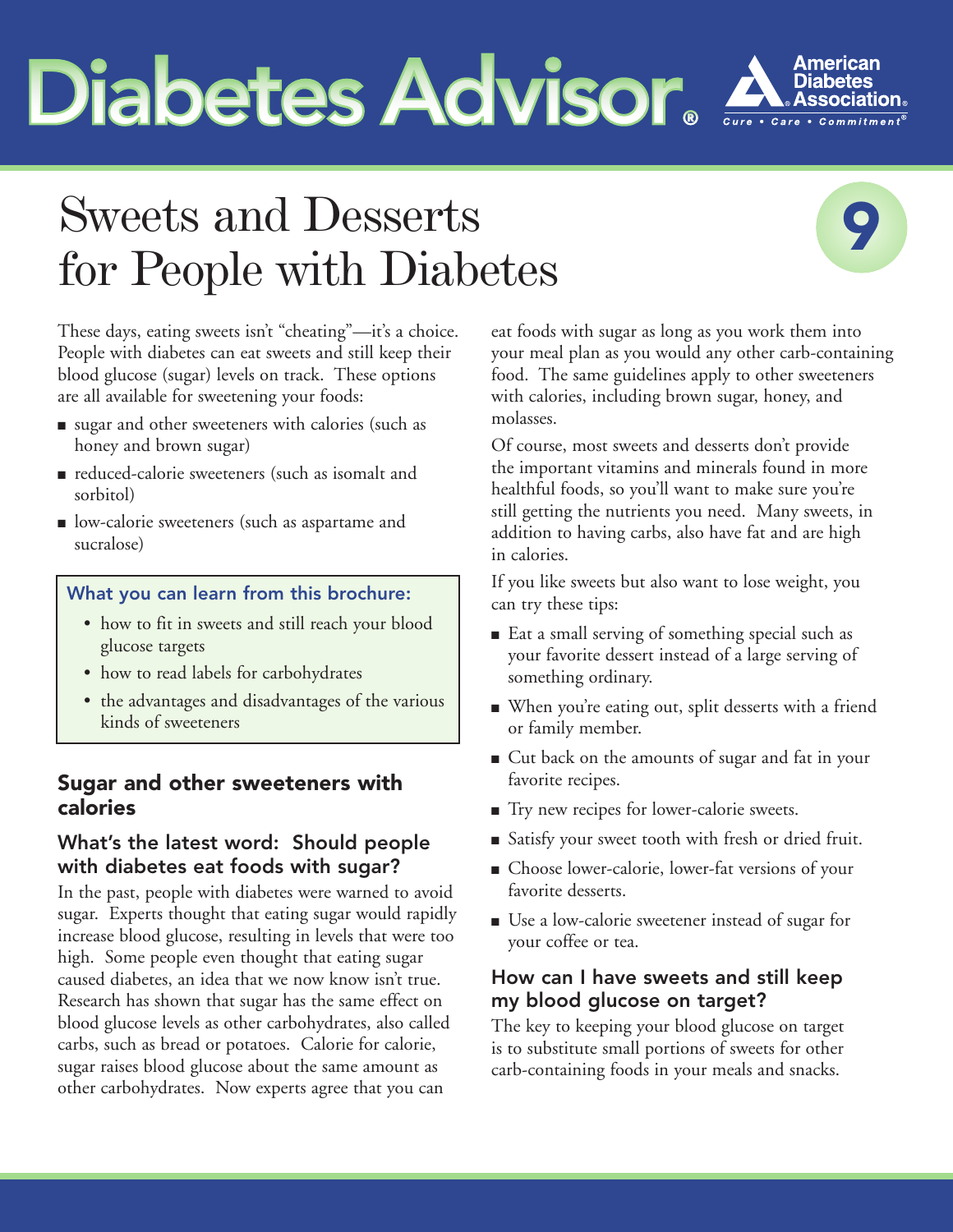Carb-containing foods include bread, tortillas, rice, crackers, cereal, fruit, juice, milk, yogurt, potatoes, corn, and peas. For many people, having about 45 to 60 grams of carb at each meal and 15 to 30 grams at snack times is about right. Serving sizes make a difference—take a look at the serving size guide below for some common sweets.

| Food                                     | <b>Serving Size</b>            | Number of<br><b>Carb Grams</b> |
|------------------------------------------|--------------------------------|--------------------------------|
| <b>Brownie</b>                           | 2-inch square<br>(about 1 oz.) | 15 grams                       |
| Cake, unfrosted                          | 2-inch square<br>(about 1 oz.) | 15 grams                       |
| Cookie or sandwich<br>cookie             | 2 small (about 2/3 oz.)        | 15 grams                       |
| Fruit juice bars, frozen,<br>100% juice  | 1 bar (3 oz.)                  | 15 grams                       |
| Ice cream                                | $1/2$ cup                      | 15 grams                       |
| Pudding, sugar-free                      | $1/2$ cup                      | 15 grams                       |
| Cake, frosted                            | 2-inch square<br>(about 2 oz.) | 30 grams                       |
| Doughnut, glazed                         | 1 medium (2 oz.)               | 30 grams                       |
| Pumpkin, custard, or<br>sweet potato pie | 1/8 of an 8-inch pie           | 30 grams                       |
| <b>Baklava</b>                           | 2- x 3-inch piece              | 45 grams                       |
| Flan (caramel custard)                   | 1 cup                          | 45 grams                       |
| Fruit pie, 2 crusts                      | 1/6 of an 8-inch pie           | 45 grams                       |
| Rice pudding                             | $1/2$ cup                      | 45 grams                       |

To include a sweet with your meal, you can cut back on the other carb foods at that same meal.

**Example.** You'd like to have cookies with your lunch. Your lunch is a turkey sandwich with 2 slices of bread. Your first step is to identify the carb foods in your meal. Bread is a carb. You decide to swap 2 slices of bread for 2 slices of low-calorie bread and have the cookies—it's an even trade. Your total amount of carbohydrate remains the same for the meal.

| Lunch without<br>cookies                     | Grams<br>of carb | Lunch with<br>cookies                                    | Grams<br>of carb |
|----------------------------------------------|------------------|----------------------------------------------------------|------------------|
| Turkey sandwich<br>with 2 slices of<br>bread | 30 grams         | Turkey sandwich<br>with 2 slices of<br>low-calorie bread | 15 grams         |
|                                              |                  | 2 small chocolate<br>chip cookies                        | 15 grams         |
| Total: 30 grams                              |                  | Total: 30 grams                                          |                  |

#### My plan for including sweets

List your favorite desserts. Then write down examples of carb-containing foods in your meals and snacks that could be traded for sweets.

\_\_\_\_\_\_\_\_\_\_\_\_\_\_\_\_\_\_\_\_\_\_\_\_\_\_\_\_\_\_\_\_\_\_\_\_\_\_\_\_\_\_\_ \_\_\_\_\_\_\_\_\_\_\_\_\_\_\_\_\_\_\_\_\_\_\_\_\_\_\_\_\_\_\_\_\_\_\_\_\_\_\_\_\_\_\_

\_\_\_\_\_\_\_\_\_\_\_\_\_\_\_\_\_\_\_\_\_\_\_\_\_\_\_\_\_\_\_\_\_\_\_\_\_\_\_\_\_\_\_ \_\_\_\_\_\_\_\_\_\_\_\_\_\_\_\_\_\_\_\_\_\_\_\_\_\_\_\_\_\_\_\_\_\_\_\_\_\_\_\_\_\_\_

Desserts:

Other carb-containing foods to trade for dessert:

#### **Example:**

| <b>Dessert</b>               | <b>Trade for</b>                |
|------------------------------|---------------------------------|
| 1/2 cup ice cream (15 grams) | $\vert$ 1/3 cup rice (15 grams) |

#### What to check in the Nutrition Facts

You can also use the Nutrition Facts label on foods to guide you. The first thing to check is the serving size. The second is the total carbohydrate. The total carbohydrate tells you how much carbohydrate is in one serving of the food.

| Oatmeal cookie                                                     |               |
|--------------------------------------------------------------------|---------------|
| <b>Nutrition Facts</b>                                             |               |
| Serving Size: 1 large cookie (25.0g)<br>Servings per container: 10 |               |
| Amount per Serving                                                 |               |
| Calories 100 Calories from Fat 30                                  |               |
|                                                                    | % Daily Value |
| Total Fat 3.5g                                                     | 5%            |
| Saturated Fat 1.0g                                                 | 5%            |
| Cholesterol 3mg                                                    | 1%            |
| Sodium 100mg                                                       | 4%            |
| Total Carbohydrate 17g                                             | 6%            |
| Dietary Fiber 0.7g                                                 | 3%            |
| Sugars 9.0g                                                        |               |
| Protein 1.0q                                                       |               |

If you eat more than 1 serving, the amount of carbohydrate that you count will also increase. For example, if you eat 1 oatmeal cookie, you will be eating 17 grams of carbohydrate. But if you eat 2 oatmeal cookies, you will be eating \_\_\_\_\_\_\_\_\_ grams of carbohydrate.\*

\*You'll find the answer on the back page.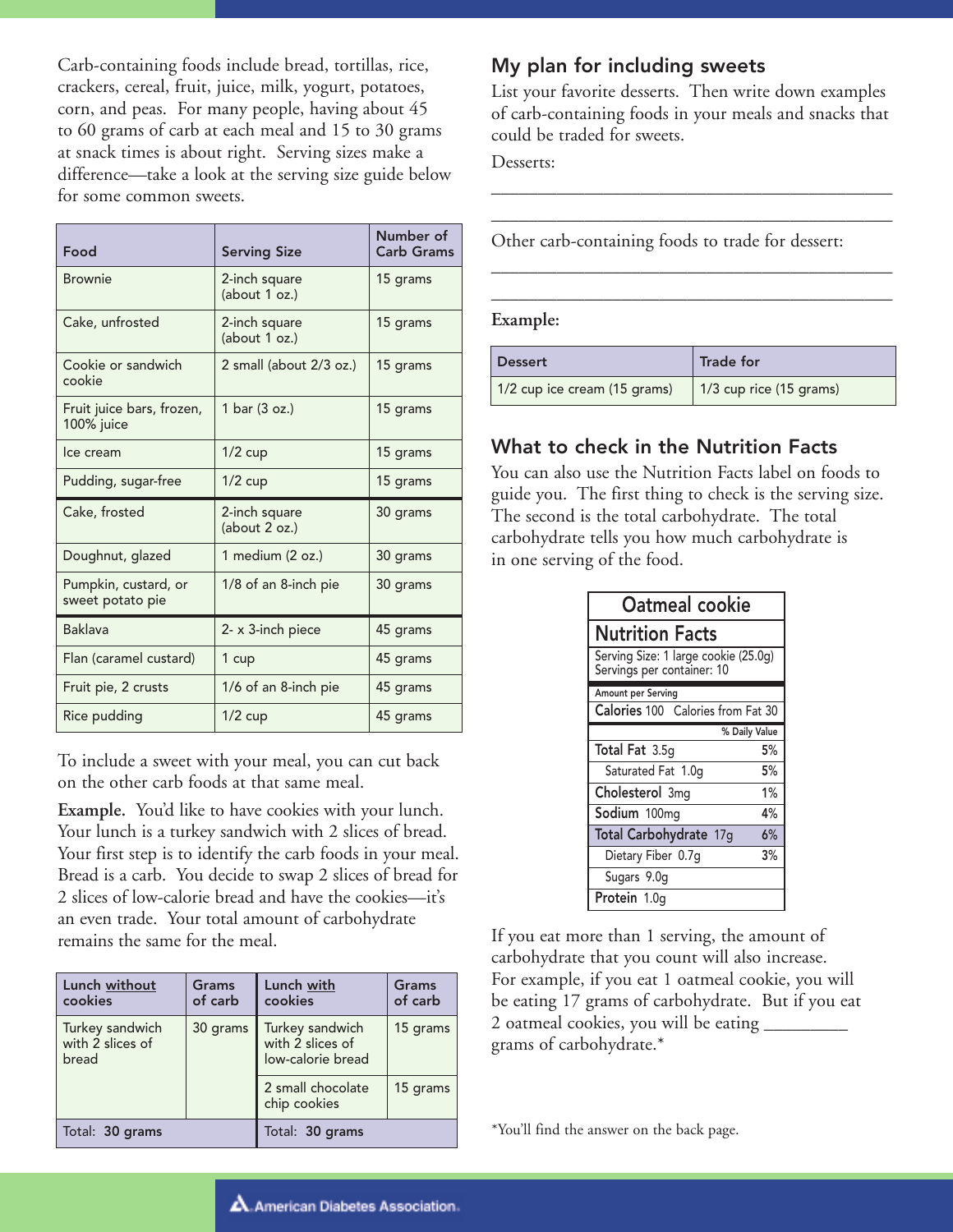#### What else can I learn from food labels?

Foods labeled as sugar-free, no sugar added, reduced sugar, and dietetic still contain carbohydrate. When you check the amount of sugars (listed as "Sugars" under "Total Carbohydrate") in the Nutrition Facts on the label, keep in mind that the total carbohydrate includes both added sugars and naturally occurring sugars, such as the natural sugar in raisins. That's why it's more helpful to check the total carbohydrates.

### **Reduced-calorie sweeteners**

#### What are sugar alcohols?

Sugar alcohols are one type of reduced-calorie sweetener and are used in sugar-free candies, chewing gum, and desserts. They provide about half the calories of sugars and other carbohydrates. Isomalt, maltitol, mannitol, sorbitol, and xylitol are examples of sugar alcohols. Even though they are called sugar alcohols, they do not contain alcohol. Sometimes sugar alcohols can cause diarrhea, especially in children. Many people think that foods with sugar alcohols are "free foods." This is not true!

#### Tips for Carb Counting and Sugar Alcohols

Sugar alcohols don't raise blood glucose as much as the same amount of other carbohydrates. To figure out the amount of carbohydrate you should count for a food with sugar alcohols, follow these tips:

- subtract half of the sugar alcohol grams from the total carbohydrate
- count the remaining grams

#### For Example

| Portion: 1 bar                                      |  |
|-----------------------------------------------------|--|
| Total carbohydrate 15 grams   Sugar Alcohol 6 grams |  |
| One bar counts as 12 grams carbohydrate (15-3=12)   |  |

#### **Low-calorie sweeteners**

#### What are low-calorie sweeteners?

Low-calorie sweeteners, formerly called artificial sweeteners or sugar substitutes, have very few or no calories and therefore won't raise blood glucose levels. You'll see them in sugar-free products such as soda and desserts. Some of these sweeteners can be used in cooking or baking; others are added to foods and beverages after cooking. Some manufactured products use a combination of low-calorie sweeteners to get the best flavor.

| Generic name                                            | <b>Brand name</b>                                 | Website           |
|---------------------------------------------------------|---------------------------------------------------|-------------------|
| Acesulfame K,<br>also called<br>acesulfame<br>potassium | Sweet One <sup>®</sup> , Swiss<br>Sweet®, Sunett® | www.sweetone.com  |
| Aspartame                                               | Equal <sup>®</sup> , NutraSweet <sup>®</sup>      | www.equal.com     |
| Saccharin                                               | Sweet 'N Low®,<br>Sugar Twin <sup>®</sup>         | www.sweetnlow.com |
| Sucralose                                               | Splenda <sup>®</sup>                              | www.splenda.com   |

The following low-calorie sweeteners have been approved for use in the United States. Their brand names and websites for recipes and additional information are also listed:

#### Are low-calorie sweeteners safe?

The low-calorie sweeteners in use in the United States all underwent extensive testing before they were approved. Results showed that low-calorie sweeteners are safe for everyone, including children and pregnant women. However, people with a rare condition called phenylketonuria (PKU) should limit their intake of aspartame, one type of low-calorie sweetener.

#### **What are the advantages and disadvantages of reduced-calorie or low-calorie sweeteners?**

Foods with low- or reduced-calorie sweeteners can have fewer calories than foods made with sugar and other caloric sweeteners. That can help if you're trying to cut calories. However, some sugar-free foods or products that use low-calorie sweeteners actually have more calories and may have more fat than the sugarsweetened versions.

#### **Real-Life Stories from People with Diabetes**

I just retired and my wife had a big party for me. First there was dinner, with all my favorites: steak, baked potato, corn on the cob, fresh rolls and butter—and of course I knew there'd be a big cake. So instead of having a potato, some corn, and two of those rolls, I skipped the rolls. I traded some dinner carbs for some cake carbs. Even with all the celebrating, my blood glucose was still on target that night! When I first got diabetes 50 years ago, I was taught a bunch of "don'ts"—don't do this, don't do that. It's sure different now! John T., age 65 • type 1 diabetes